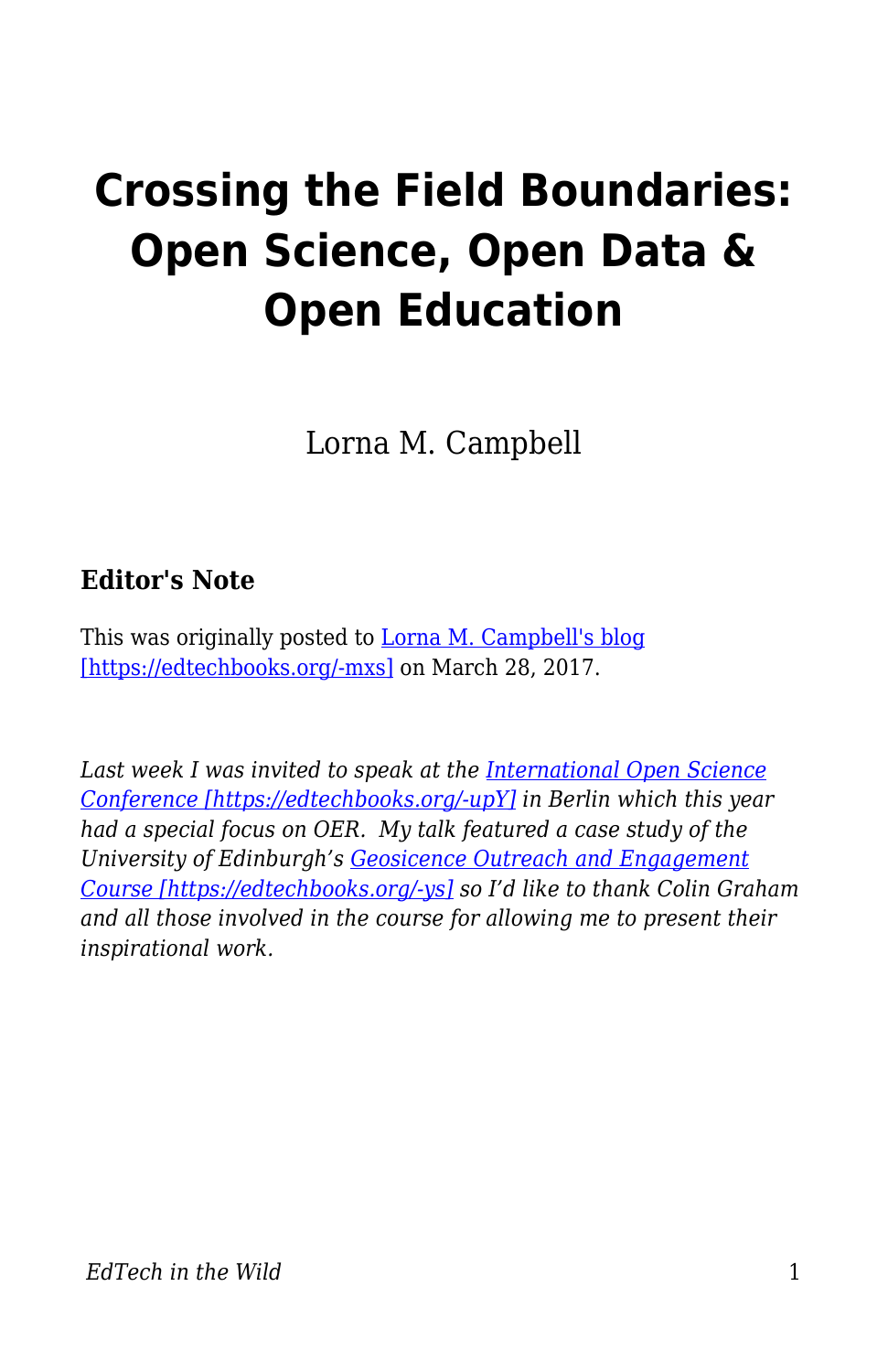

[https://edtechbooks.org/-oSA]

**[Crossing the Field Boundaries – Open Science, Open Data and Open Education](https://www.slideshare.net/LornaMCampbell/crossing-the-field-boundaries-open-science-open-data-and-open-education) [\[https://edtechbooks.org/-CXF\]](https://www.slideshare.net/LornaMCampbell/crossing-the-field-boundaries-open-science-open-data-and-open-education)** from **[Lorna Campbell \[https://edtechbooks.org/-DYT\]](http://www.slideshare.net/LornaMCampbell)**

This talk focuses on the interface between OER, open data and open science and our experience at the University of Edinburgh of promoting open education through the School of GeoSciences Outreach and Engagement course.

The title of this paper, "Crossing the field boundaries", comes not from the domain of GeoScicences though, but from [Maryam](https://en.wikipedia.org/wiki/Maryam_Mirzakhani) [Mirzakhani \[https://edtechbooks.org/-nSp\],](https://en.wikipedia.org/wiki/Maryam_Mirzakhani)

professor of mathematics at Stanford University and the first female winner of the Fields Medal. In a 2014 interview Maryam said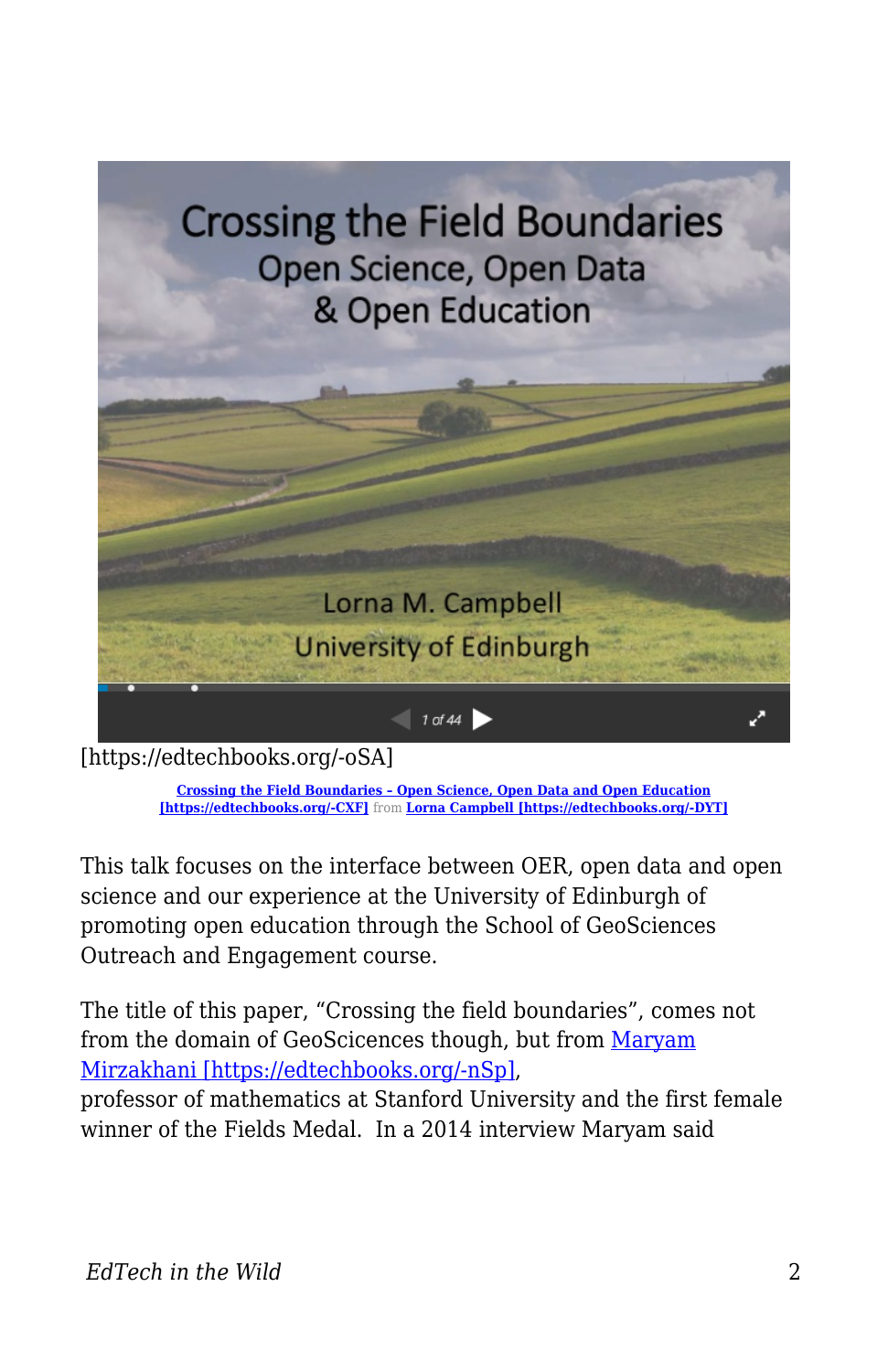"I like crossing the imaginary boundaries people set up between different fields—it's very refreshing. There are lots of tools, and you don't know which one would work. It's about being optimistic and trying to connect things."

[A Tenacious Explorer of Abstract Surfaces](https://www.quantamagazine.org/20140812-a-tenacious-explorer-of-abstract-surfaces/) [\[https://edtechbooks.org/-bGEG\]](https://www.quantamagazine.org/20140812-a-tenacious-explorer-of-abstract-surfaces/), *Quanta Magazine*, August 2014

I am not a mathematician, or a scientist, but I do have some experience of crossing field boundaries, and since open education is all about breaking down boundaries and cutting across fields, this seems like a nice metaphor to hang this talk on.

I've worked in open education technology for a long time now, but like most education technologists my background is not originally in either education or technology. In my case I started out as an archaeologist. I studied archaeology at the University of Glasgow and after working there as a field worker and material sciences technician for a number of years, I decided to cross over into another field, and by rather circuitous routes I found myself working in open education technology. Over the intervening years I've developed a strong personal commitment to openness in education, and I firmly believe that we have a moral and ethical responsibility to open access to the outputs of publicly funded education, research and science.

We've already heard a lot about the benefits of OER over the last two days so I'm not going to labour the point, however I just want to highlight this quote from the [Scottish Open Education Declaration](http://declaration.openscot.net/) [\[https://edtechbooks.org/-WJj\]](http://declaration.openscot.net/) as it neatly encapsulates the affordances of OER:

Open education can expand access to education, widen participation, create new opportunities for the next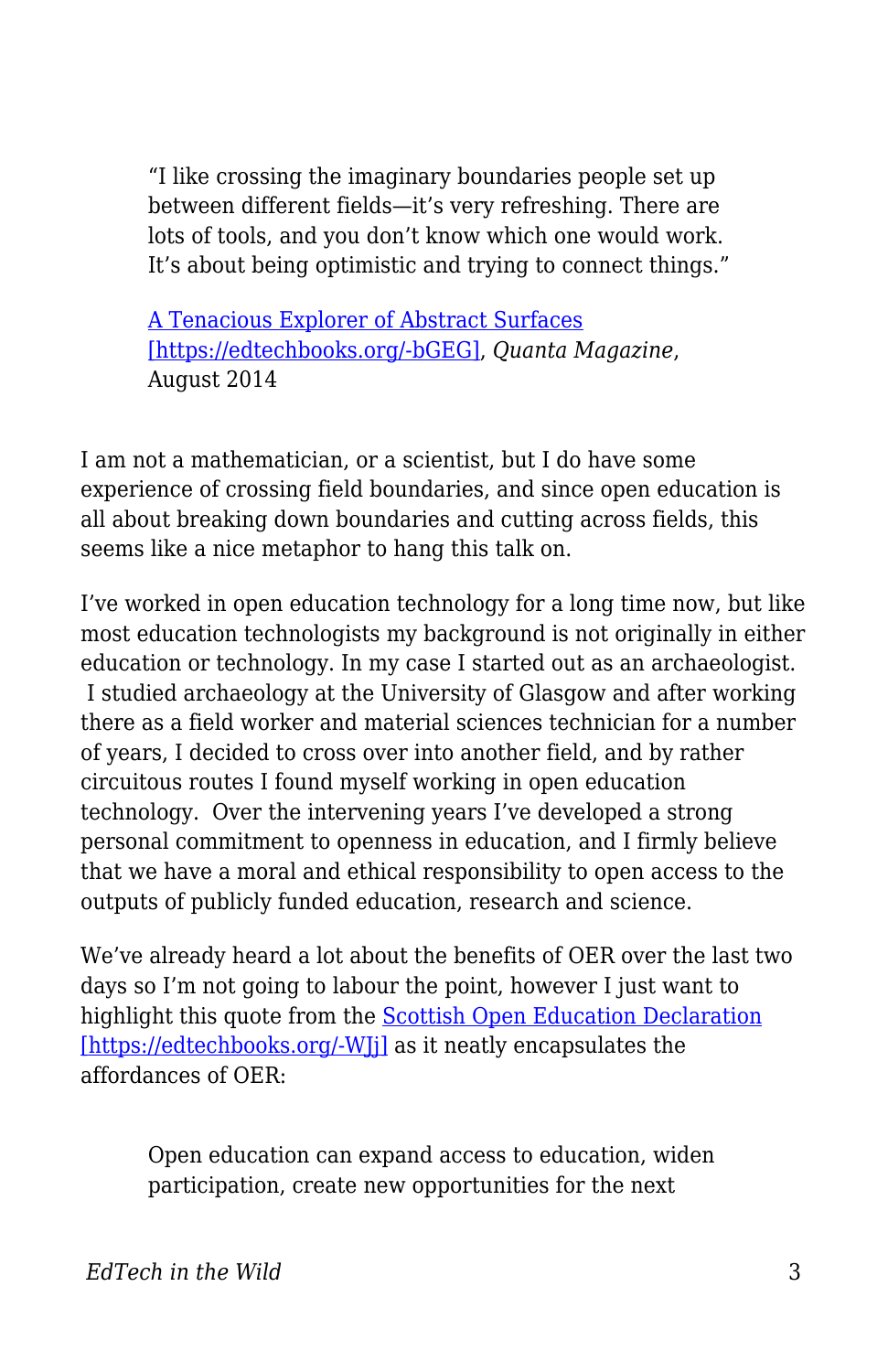generation of teachers and learners and prepare them to become fully engaged digital citizens. In addition, open education can promote knowledge transfer while at the same time enhancing quality and sustainability, supporting social inclusion, and creating a culture of inter-institutional collaboration and sharing.

[Scottish Open Education Declaration](http://declaration.openscot.net/) [\[https://edtechbooks.org/-WJj\]](http://declaration.openscot.net/)

Institutions are already being encouraged to adopt open research policies and to publish publicly funded research outputs under open licences; similar policies and initiatives are required for open educational resources. Although open access, open education and open data have all made significant progress in recent years, there has been a tendency for these domains to progress in parallel with little sign of convergence. In the UK, Research Council mandates may have had a positive impact on open access and open research data, however the connection has yet to be made to open education and as a result there is a tendency to end up with "open silos". Indeed open access mandates may even have a negative impact on open education, as institutions focus their efforts and resources on meeting these requirements, rather than on ensuring their teaching and learning materials are appropriately licensed and shared online as OER. So while it's great that institutions are now thinking about how they can link their open research data with open access scholarly works, we also need to focus attention on linking open data to open education.

While the benefits of open data are widely recognised in relation to scientific and scholarly research, open data also has considerable value in the context of teaching and learning. Many governments, non-governmental organisations and research centres are already producing large volumes of open data sets that have the potential to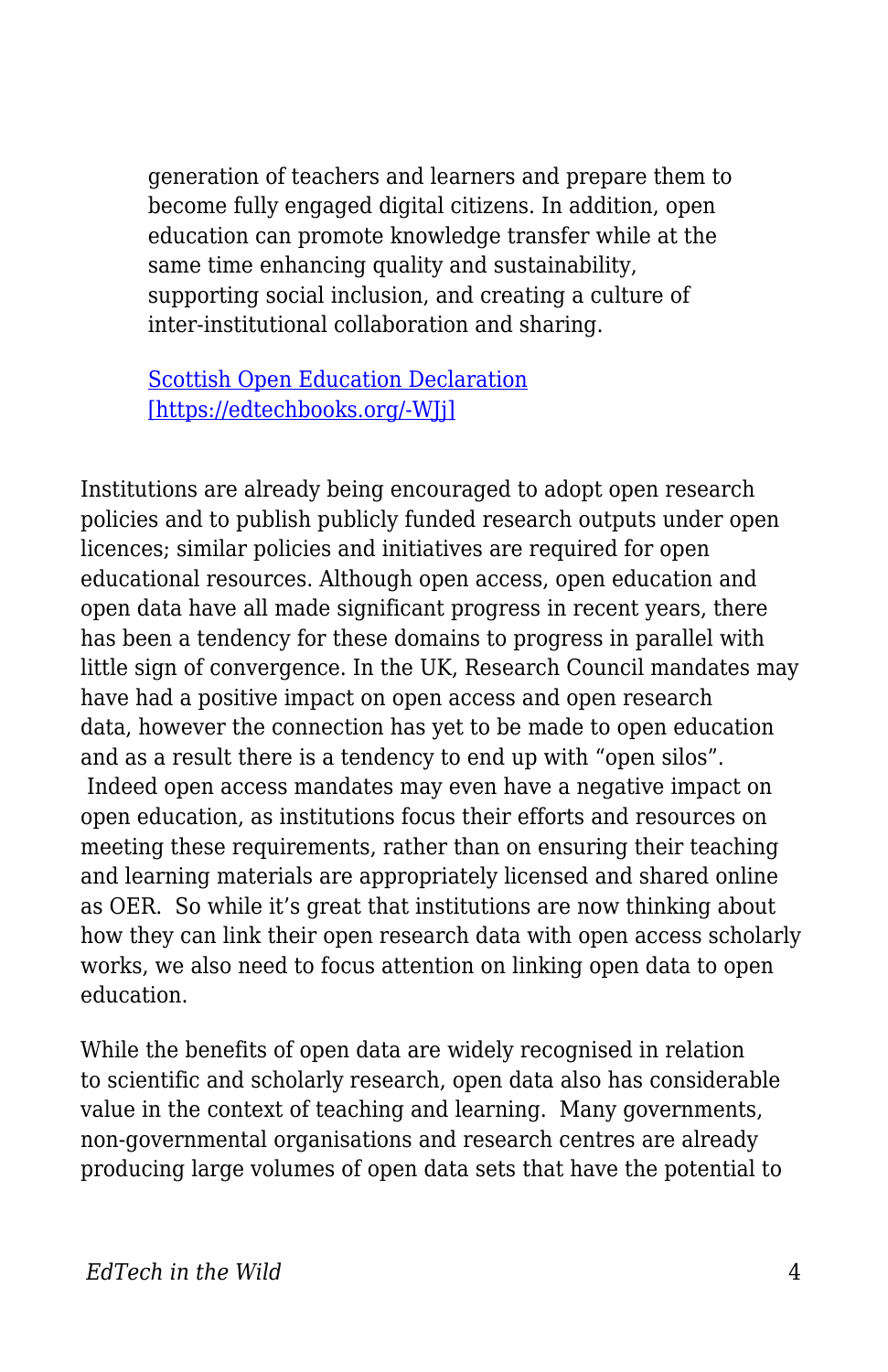be used as open educational resources. Scenario based learning involving messy, real world data sets can help students to develop critical data literacy and analytical skills. Using open data introduces an invaluable element of realism and complexity as the data is flawed and inconsistent. Students come up against challenges that it would be difficult to reproduce artificially and, as a result, they learn to deal with the kind of problems they will encounter in the real world. And perhaps more importantly, working with real world open data from real governments and communities doesn't just help students to develop data literacy skills, it also helps to develop citizenship, social responsibility and community engagement.

In an influential report by the [Open Knowledge Open Education](https://education.okfn.org/) [Working Group \[https://education.okfn.org/\],](https://education.okfn.org/) Javiera Atenas and Leo Havemann noted that

Educators who make use of Open Data in teaching and learning encourage students to think as researchers, as journalists, as scientists, and as policy makers and activists. They also provide a meaningful context for gaining experience in research workflows and processes, as well as learning good practices in data management, analysis and reporting.

[Open Data as Open Educational Resources: Case studies](http://education.websites.okfn.org/files/2015/11/Book-Open-Data-as-Open-Educational-Resources1.pdf) [of emerging practice \[https://edtechbooks.org/-DnU\]](http://education.websites.okfn.org/files/2015/11/Book-Open-Data-as-Open-Educational-Resources1.pdf), Javiera Atenas & Leo Havemann (Eds)

Despite these acknowledged benefits, there is still a tendency to conceptualise OER as what Atenas and Havemann describe as "educator-produced learning materials" – resources created by *teachers* for use by *students*. However if we simply replicate existing academic modes of production through open education, then we're missing a trick. One of the most important aspects of openness is the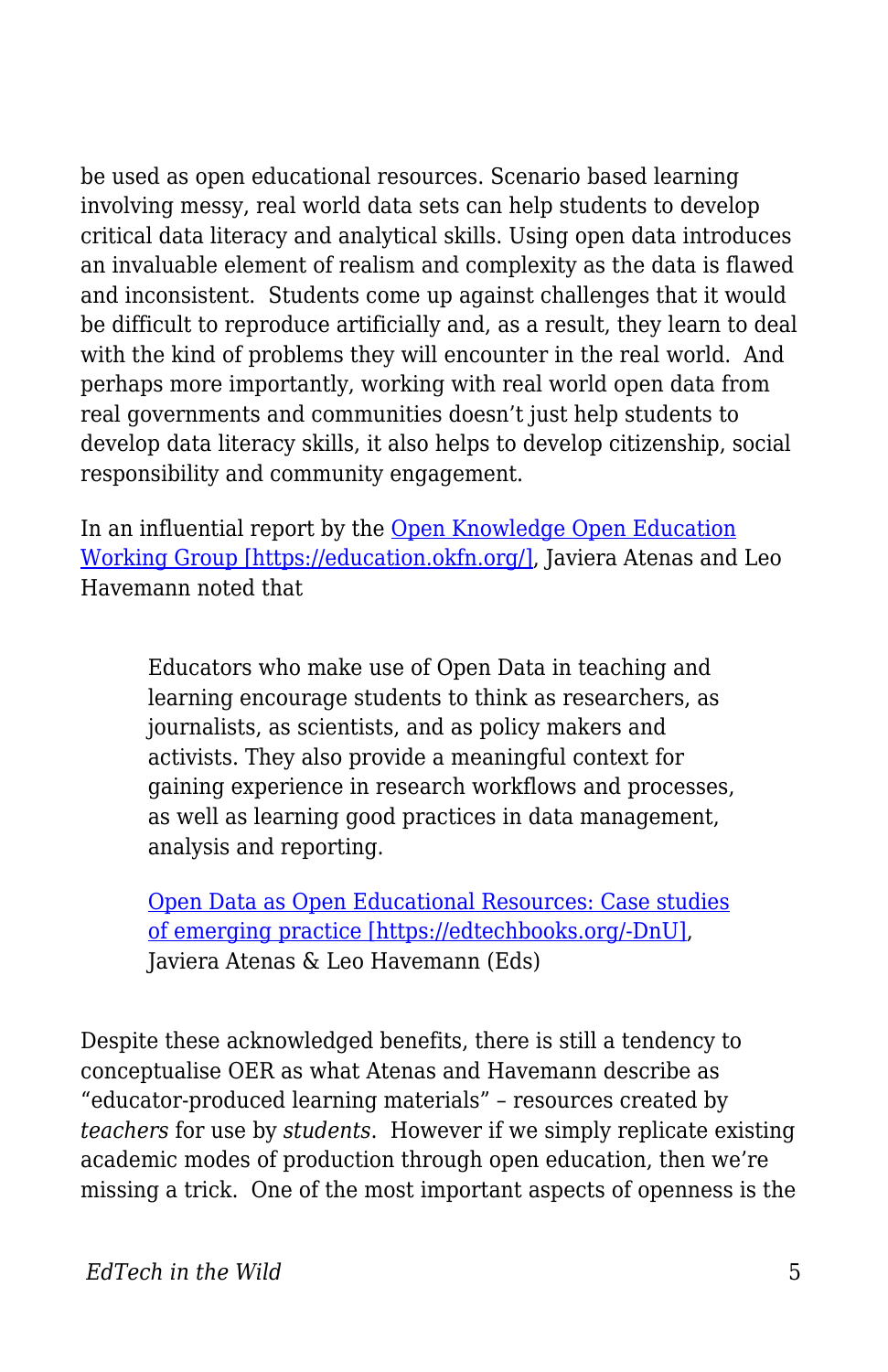ability to break down boundaries and cut across fields. So I want to present a case study from the School of GeoSciences at the University of Edinbrugh that does just that.

Open knowledge, open access and open education are central to the University of Edinburgh's [Strategic Vision](http://www.docs.sasg.ed.ac.uk/gasp/strategicplanning/Strategic-Vision_web2.pdf) [\[https://edtechbooks.org/-hum\].](http://www.docs.sasg.ed.ac.uk/gasp/strategicplanning/Strategic-Vision_web2.pdf) In support of this vision, the University host a range of open initiatives and services including an [Open Knowledge Network \[http://okn.ed.ac.uk/\]](http://okn.ed.ac.uk/), an [Open Research](https://www.era.lib.ed.ac.uk/) [Repository \[https://www.era.lib.ed.ac.uk/\]](https://www.era.lib.ed.ac.uk/), an [Open Data Repository](http://datashare.is.ed.ac.uk/) [\[http://datashare.is.ed.ac.uk/\]](http://datashare.is.ed.ac.uk/), a [Wikimedian in Residence](http://thinking.is.ed.ac.uk/wir/) [\[https://edtechbooks.org/-Jzv\],](http://thinking.is.ed.ac.uk/wir/) [a Citizen Science and Crowdsourced](http://citsci.ed.ac.uk/) [Data and Evidence Network \[http://citsci.ed.ac.uk/\],](http://citsci.ed.ac.uk/) open archives and [collections \[https://edtechbooks.org/-rvN\]](https://www.flickr.com/photos/crcedinburgh/), a wide range of [MOOC](http://www.ed.ac.uk/studying/moocs) [\[https://edtechbooks.org/-Yyz\]](http://www.ed.ac.uk/studying/moocs)s, and [Open.Ed \[http://open.ed.ac.uk/\]](http://open.ed.ac.uk/) a one stop shop providing access to the University's open educational resources.

The University's vision for open educational resources builds on three strands:

- The history of the Edinburgh Settlement.
- Excellent education and research collections.
- Traditions of the Enlightenment and the University's civic mission.

## The University has established an [OER Service](http://open.ed.ac.uk/events/)

[\[http://open.ed.ac.uk/events/\]](http://open.ed.ac.uk/events/) that provides support frameworks to enable staff to share OER created as a routine part of their work, and to find and use high quality teaching materials developed within and beyond the University.

The service showcases Edinburgh at it's best, highlighting the highest quality learning and teaching; identifying collections of learning materials to be published online for flexible use, and enabling the discovery of these materials to enhance the University's reputation.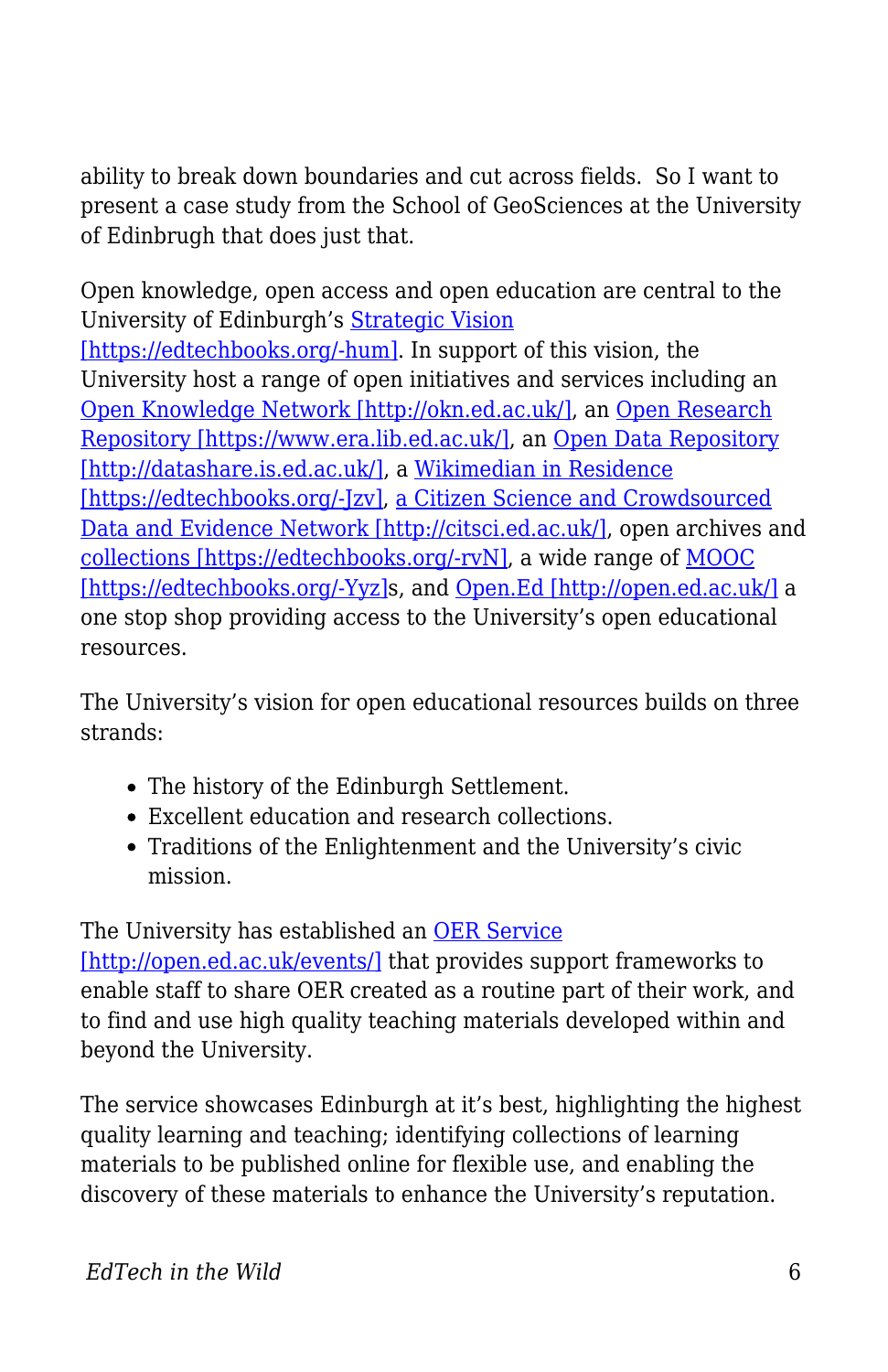And as a contribution to the University's civic mission Edinburgh is opening access to its treasures, making available collections of unique resources to promote health, economic and cultural well-being; digitizing and sharing major collections of unique archives and museum resources to encourage public engagement with learning, study and research.

In order to ensure Edinburgh's OER Vision is sustainable and supported across the institution, the University has an accompanying [OER Policy \[https://edtechbooks.org/-Jd\]](http://www.ed.ac.uk/files/atoms/files/openeducationalresourcespolicy.pdf) that encourages staff and students to use, create and publish OERs to enhance the quality of the student experience and to help colleagues make informed decisions about creating and using open educational resources in support of the University's OER Vision.

One of the key aspects of Edinburgh's open strategic vision is to engage with and benefit communities outwith the institution. The university is not alone in this; there are moves towards increasing community engagement right across the higher education and research sector. At the same time, universities are rethinking how degree programmes are structured and are moving beyond traditional knowledge based courses in order to accommodate self directed learning, enable learning for life, empowering students to co-create their own education and build student capital.

initiative that does just that is the **School of Geosciences Outreach** [and Engagement Course \[https://edtechbooks.org/-ys\]](https://geoscienceoutreach.wordpress.com/) developed by the Geoscience Outreach Team. (list members on slide). This optional project based course for final year Honours and taught Masters students, has been running for a number of years and attracts students from a range of degree programmes including Geology, Ecological and Environmental Sciences, Geophysics, Geography and Archaeology. Over the course of two semesters, students design and undertake an outreach project that communicates some element of the field of GeoSciences outside the university community. Students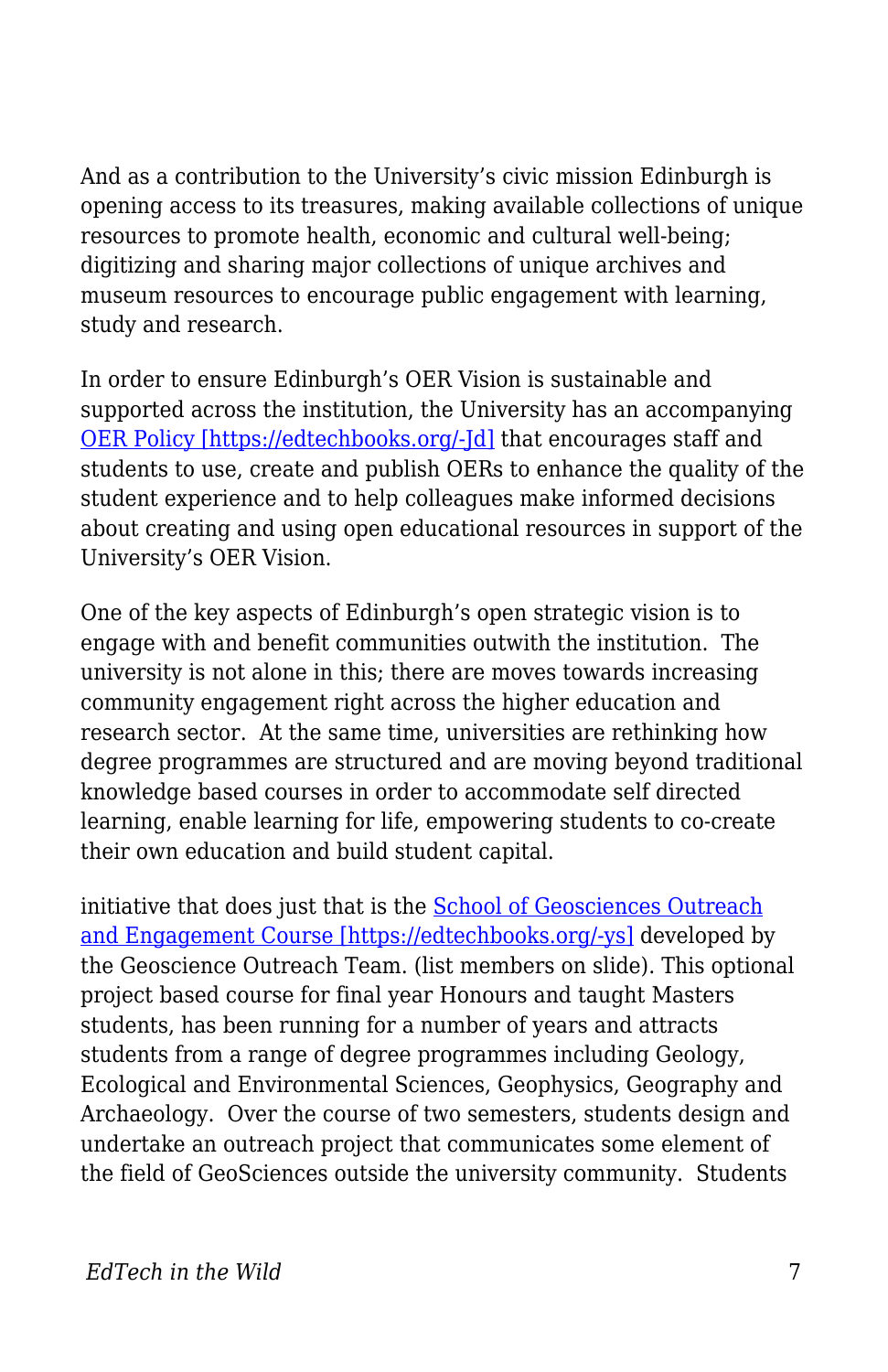have the opportunity to work with a wide range of clients including schools, museums, outdoor centres, science centres, and community groups, to design and deliver resources for science engagement. These resources can include classroom teaching materials, leaflets, websites, smartphone/tablet applications, community events, presentations or materials for museums and visitor centres. Students may work on project ideas suggested by the client, but they are also encouraged to develop their own ideas. Project work is led independently by the student and supervised and mentored by the course team and the client.

This approach delivers significant benefits not just to students and staff, but also to the clients and the University.

Students have the opportunity to work in new and challenging environments, acquiring a range of transferable skills that enhance their employability. They also gain experience of science outreach, public engagement, teaching and learning, and knowledge transfer while at the same time developing communication, project and time management skills.

Staff and postgraduate tutors benefit from disseminating and communicating their work to wider audiences, adding value to their teaching and funded research programmes, supporting knowledge exchange and wider dissemination of scientific research.

The client gains a product that can be reused and redeveloped, new partnerships are formed, new education resources created, and knowledge and understanding of a wide range of scientific topics is disseminated to learners, schools and the general public.

The University benefits by mainstreaming community engagement, and embedding it within the curriculum. The course also provides the opportunity to promote collaboration and interdisciplinarity across the University and helps to forge relationships with clients.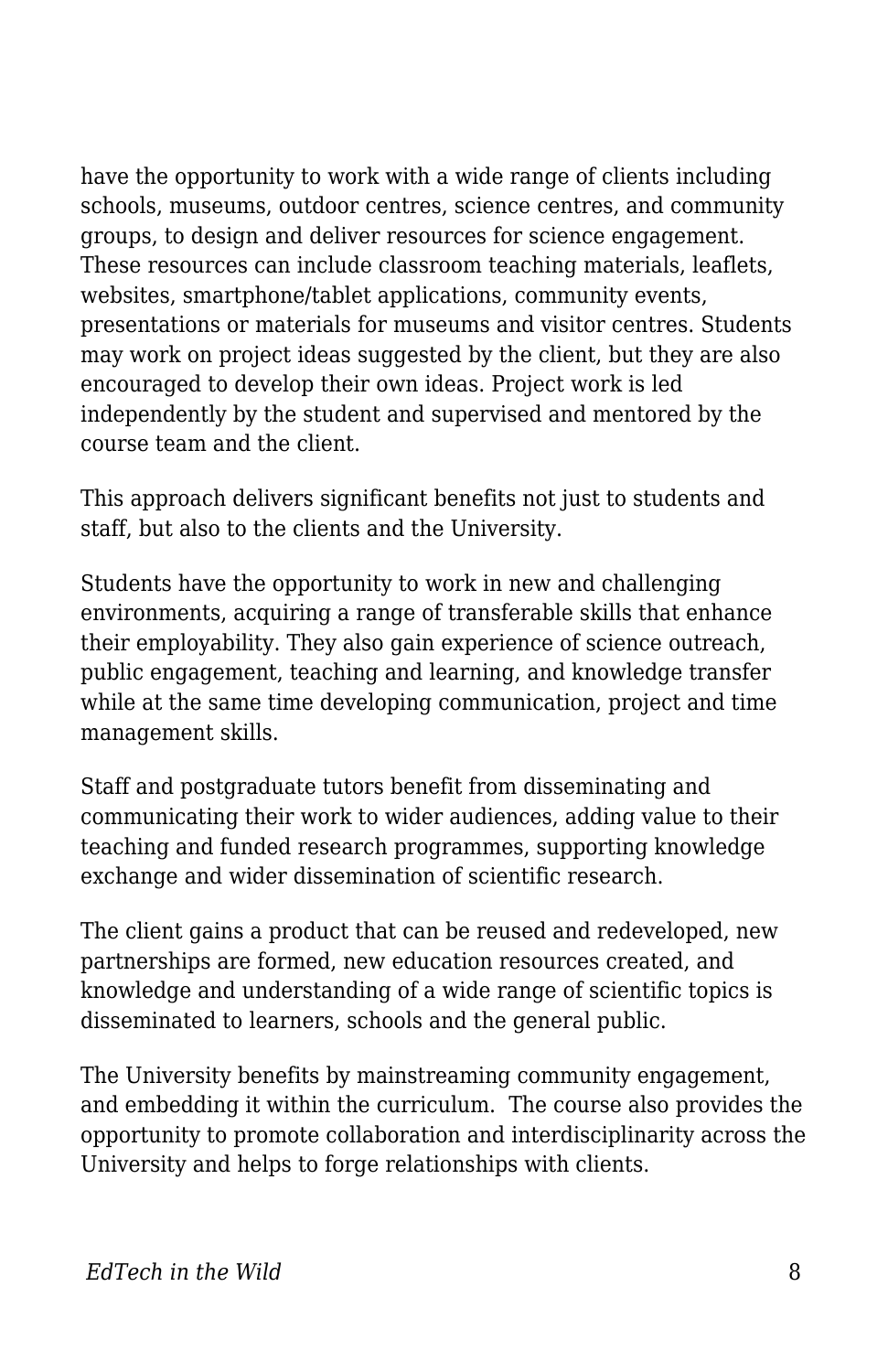In the words of GeoSciences Brian Cameron, MBE:

 "the University and the students create a legacy of knowledge transfer and cooperation that benefits all."

The Geosciences Outreach and Engagement course has proved to be hugely popular with both students and clients. The course has received widespread recognition and a significant number of schools and other universities are exploring how they might adopt the model.

Here's just a few quotes from students who have taken the course;

"It has been good to take my learning out into the community and give something back"

"By taking this course, not only was I, as the student, able to learn about the values and excitement of public engagement with other disciplines, but I also developed a working tool for further scientific engagement for a new audience." (Jane Robb)

"Geoscience Outreach and Engagement is one of the most interesting courses I have undertaken in my 5 years at Edinburgh. Not only do I get the opportunity to find new and exciting ways to inform people of all ages about Geosciences, I'm also learning valuable skills to enhance my future career after university. This course has taught me that everyone has a different way of learning, and instead of following one strict path, we should expand our ideas on how to effectively communicate science to the general public." (Rebecca Astbury)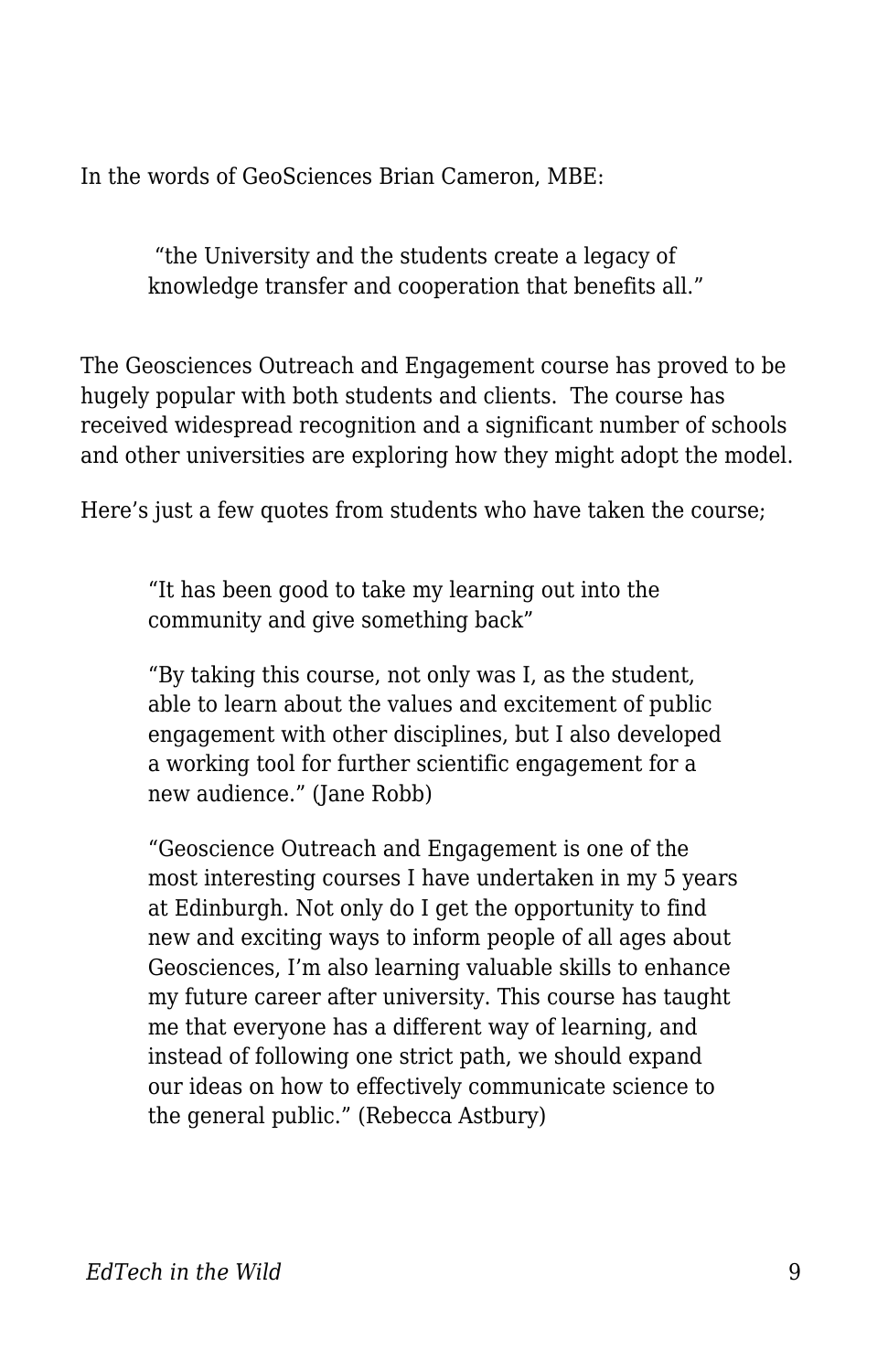Feedback from the clients was equally enthusiastic:

"The student has done a wonderful job and we now have a new resource that we can use for years to come" (Class teacher)

"We have appreciated the joint work with the School of GeoSciences and the experience has given me a new avenue in my own teaching to explore vis-à-vis practical hands-on experiments. S1 classes all did a practical demonstration of the erosion processes in rivers for example." (Class teacher)

"She was an excellent ambassador not just for the university but for women in science and I feel she set a good example for a few of the girls in the class who are embarking upon geography and earth science studies and who may well now add geology to their subject choices. " (Class teacher)

A key element of the Geosciences Outreach and Engagement Course is to develop resources with a legacy that can be reused by the client and developed and disseminated further for use by other communities and organisations. The University is now taking this one step further by repurposing some of these materials to create open educational resources. Last year we recruited an Open Content Creation intern, undergraduate Physics student Martin Tasker, whose job it was to take some of the materials created by the Geoscience students, make sure everything in those resources could be released under open license and then share them in places where they could be found and reused by other teachers and learners.

So here for example is a resource on [sea level variation](http://open.ed.ac.uk/the-sea-level-story-geoscience/) [\[https://edtechbooks.org/-pKY\]](http://open.ed.ac.uk/the-sea-level-story-geoscience/) developed by student Roseanne Smith.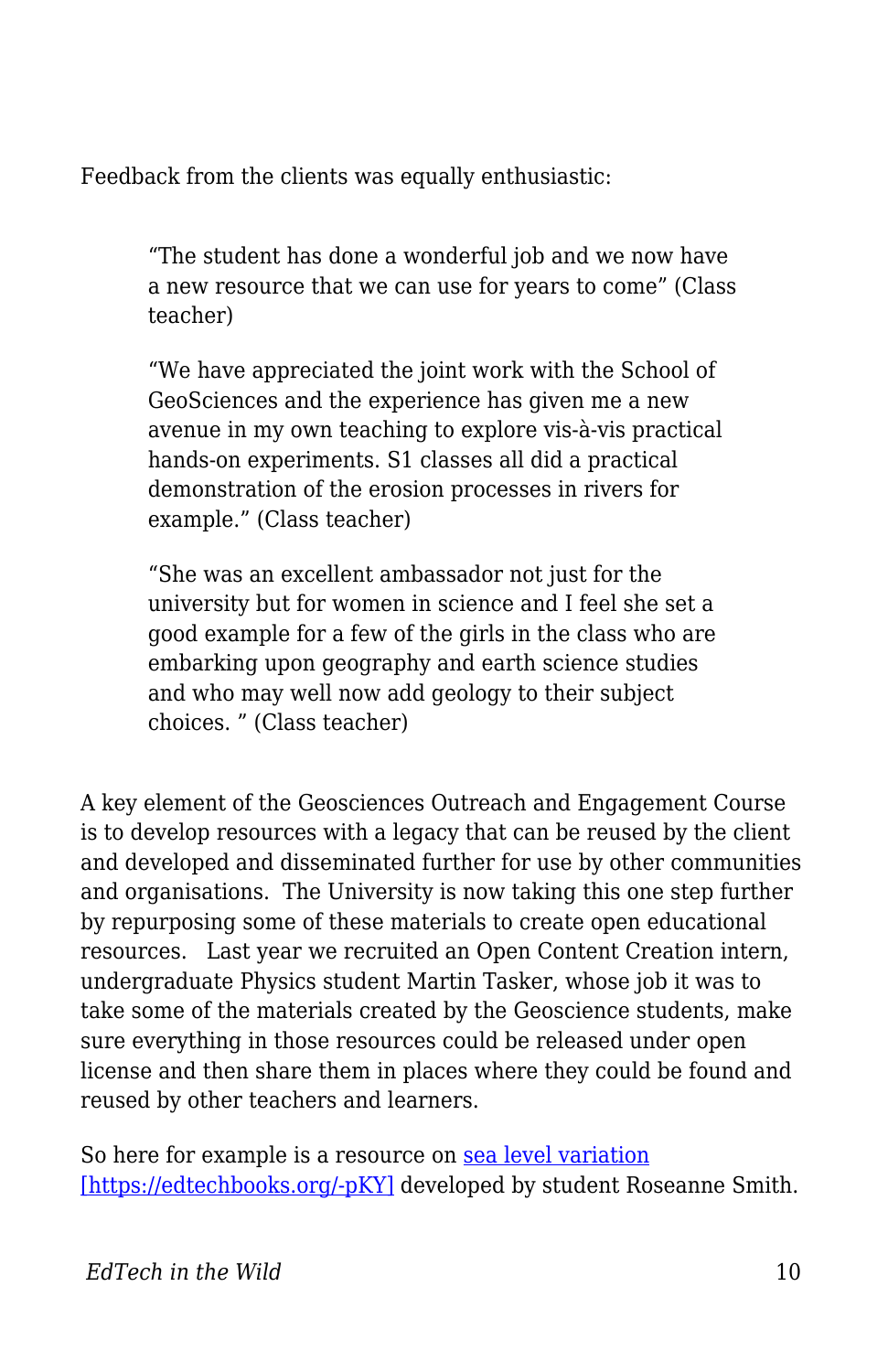The resource covers glaciation, global warming, and isostasy and it includes a lesson plan, a PowerPoint presentation, printable photographs and questions, a student workbook, and a timeline to illustrate geological timescales. The course is designed for students learning Geography at third and fourth level of the Scottish Curriculum for Excellence and it can be downloaded under a CC BY Share alike license from Open.Ed and [TES \[https://www.tes.com/\]](https://www.tes.com/). And there are other resources of this kind.

One of the things that was really inspirational about this initiative is that as part of his internship, our student was asked to reflect on his experience of the project and what he learned from it, and I think it's worth taking a little time to listen to Martin's thoughts.

This first quote is taken from a blog post our student wrote at the start of his internship where he talks about how he had already engaged with OER. Before becoming an undergraduate, he had looked at MOOCs and OERs from various universities to find out more about subjects and course he was interested in.

"Open education has played such an integral part of my life so far, and has given me access to knowledge that would otherwise have been totally inaccessible to me. It has genuinely changed my life, and likely the lives of many others. This freedom of knowledge can allow us to tear down the barriers that hold people back from getting a world class education – be those barriers class, gender or race. Open education is the future, and I am both proud of my university for embracing it, and glad that I can contribute even in a small way. Because every resource we release could be a life changed. And that makes it all worth it."

[A Student's Perspective on Open Education](http://www.ede.is.ed.ac.uk/wordpress/a-students-perspective-on-open-education/) [\[https://edtechbooks.org/-kew\],](http://www.ede.is.ed.ac.uk/wordpress/a-students-perspective-on-open-education/) Martin Tasker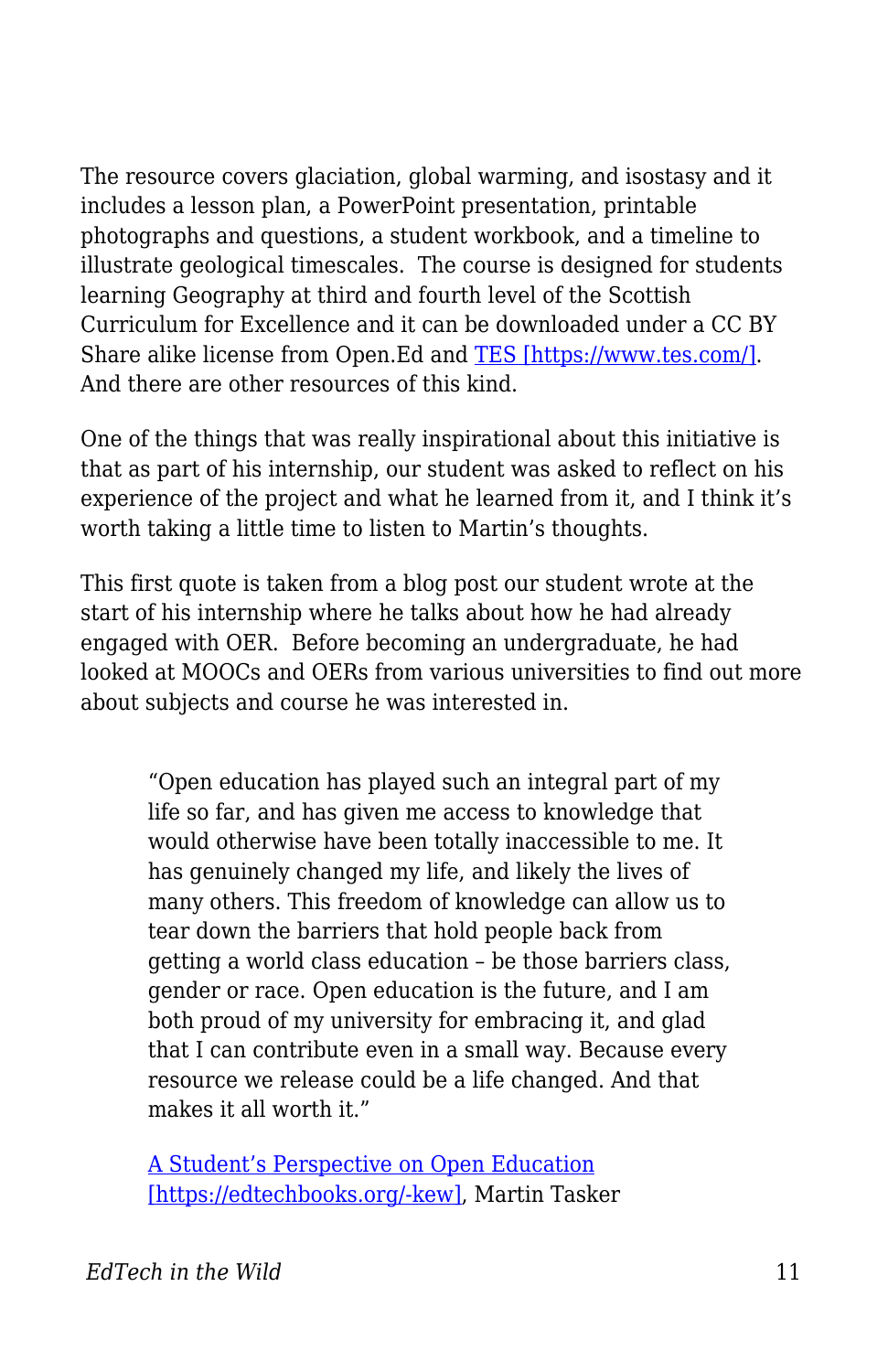So that was the place where our student intern started out form, he was obviously every much on board with open education and OER right from the start. And this second quote is from his final blog post "Wrapping up my time as open content intern"

"Open Education is a large part of the reason I'm at Edinburgh studying physics, and I firmly believe that it is one of the keys to widening participation in education in a meaningful way. The proliferation of the internet among all classes in society means that a savvy university can reach those that would previously have had little access to education beyond their school years. And with our work in OERs, we can hopefully feed back some of the expertise of our academics into the classroom, raising the standard of teaching and taking some of the pressure off extremely overworked teachers."

[Wrapping Up: My Time as an Open Content Curator](http://www.ede.is.ed.ac.uk/wordpress/wrapping-up-my-time-as-an-open-content-curator-intern/) [Intern \[https://edtechbooks.org/-JWJ\]](http://www.ede.is.ed.ac.uk/wordpress/wrapping-up-my-time-as-an-open-content-curator-intern/), Martin Tasker

One of the things I really like about these two quotes is that, I have worked in open education for over ten years now but I don't think I could have articulated any more clearly why open education and OER is so important. The Geosciences Outreach and Engagement course provides an excellent example not only of community engagement and knowledge exchange up also of involving students in the co-creation of their learning experience more widely.

## **Additional References**

[GeoScience Outreach and Engagement Insight Paper](http://www.docs.hss.ed.ac.uk/iad/Learning_teaching/Academic_teaching/Resources/Practice_sharing/GeoScience_Outreach_Insight_paper.pdf) [\[https://edtechbooks.org/-PHB\],](http://www.docs.hss.ed.ac.uk/iad/Learning_teaching/Academic_teaching/Resources/Practice_sharing/GeoScience_Outreach_Insight_paper.pdf) Institute for Academic Development